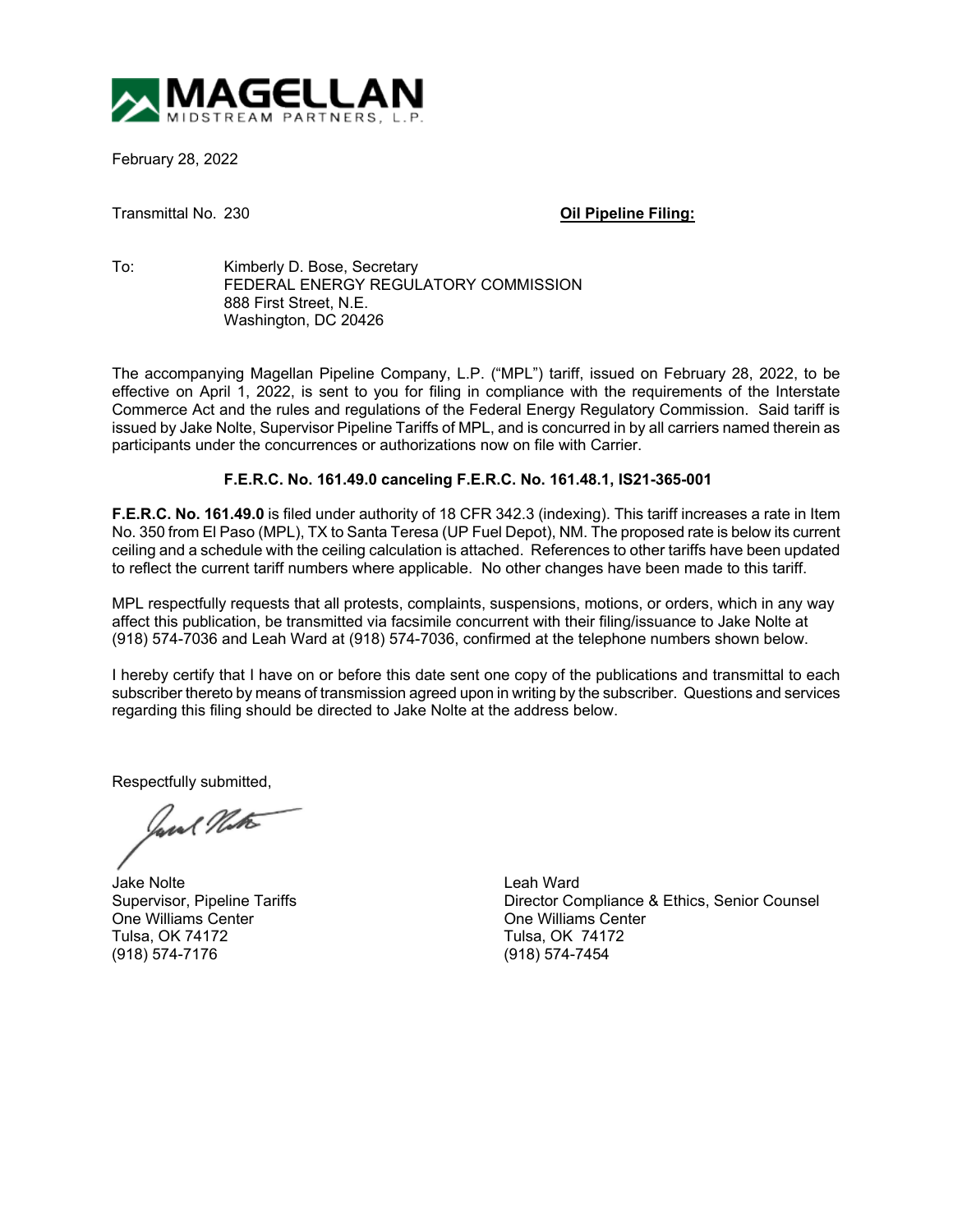In accordance with 18 CFR 341.2(c), the following Joint Carrier information is made available:

| Valero Partners Wynnewood, LLC | KPL Northern States, LLC  |  |  |  |
|--------------------------------|---------------------------|--|--|--|
| One Valero Way                 | 4111 E. 37th Street North |  |  |  |
| San Antonio, TX 78249-1616     | Wichita, KS 67220         |  |  |  |
| I Paul R. Brochu               | <b>Bruce Eldredge</b>     |  |  |  |
| $(210)$ 345-2000               | (316) 828-7394            |  |  |  |